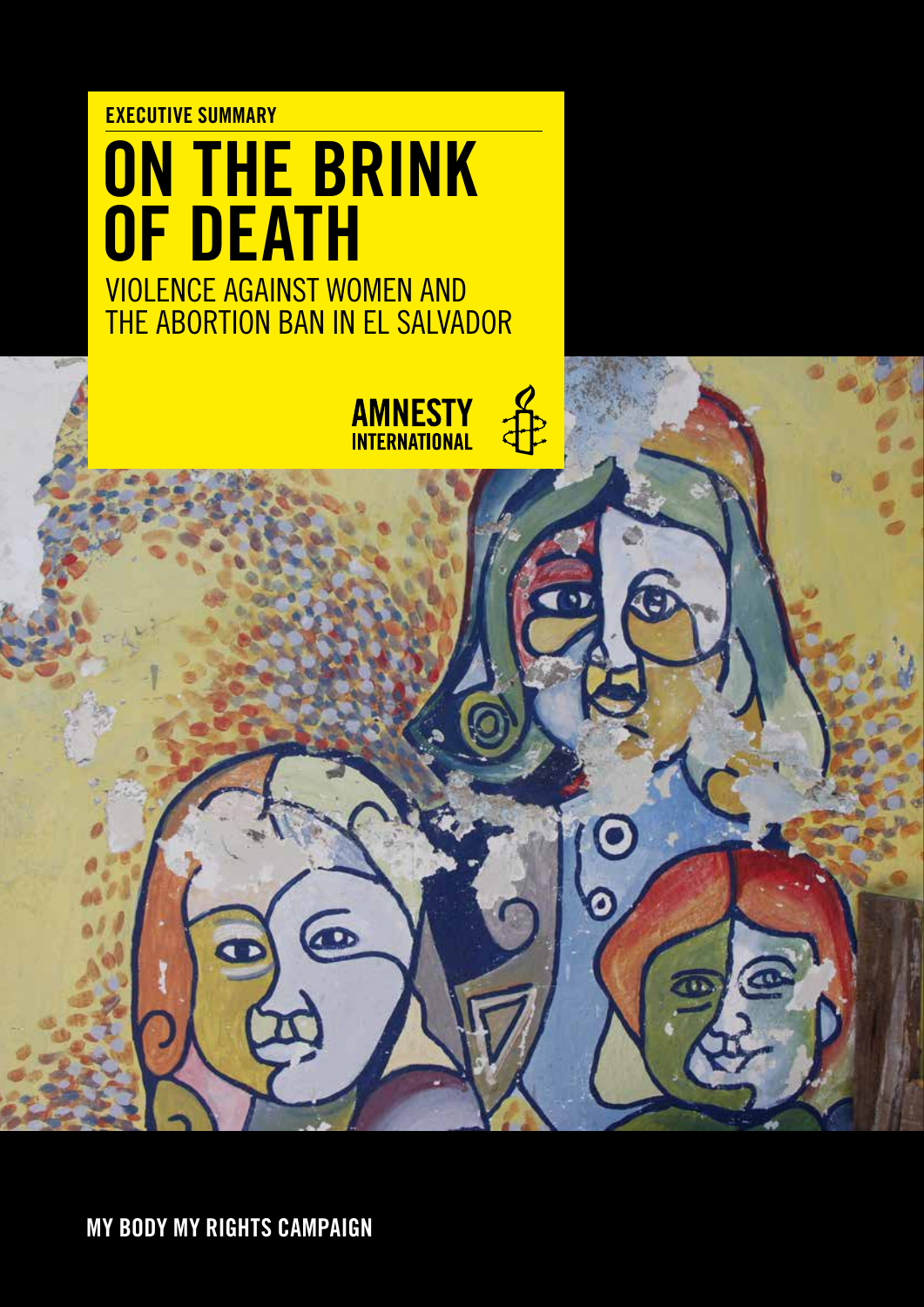Amnesty International is a global movement of more than 3 million supporters, members and activists in more than 150 countries and territories who campaign to end grave abuses of human rights.

Our vision is for every person to enjoy all the rights enshrined in the Universal Declaration of Human Rights and other international human rights standards. We are independent of any government, political ideology, economic interest or religion and are funded mainly by our membership and public donations.



First published in 2014 by Amnesty International Ltd Peter Benenson House 1 Easton Street London WC1X 0DW United Kingdom

© Amnesty International 2014

Index: AMR 29/004/2014 Original language: English Printed by Amnesty International, International Secretariat, United Kingdom

All rights reserved. This publication is copyright, but may be reproduced by any method without fee for advocacy, campaigning and teaching purposes, but not for resale.

The copyright holders request that all such use be registered with them for impact assessment purposes. For copying in any other circumstances, or for reuse in other publications, or for translation or adaptation, prior written permission must be obtained from the publishers, and a fee may be payable. To request permission, or for any other inquiries, please contact copyright@amnesty.org

Cover photo: Mural at women's centre in Suchitoto, El Salvador, 2014. © Amnesty International

amnesty.org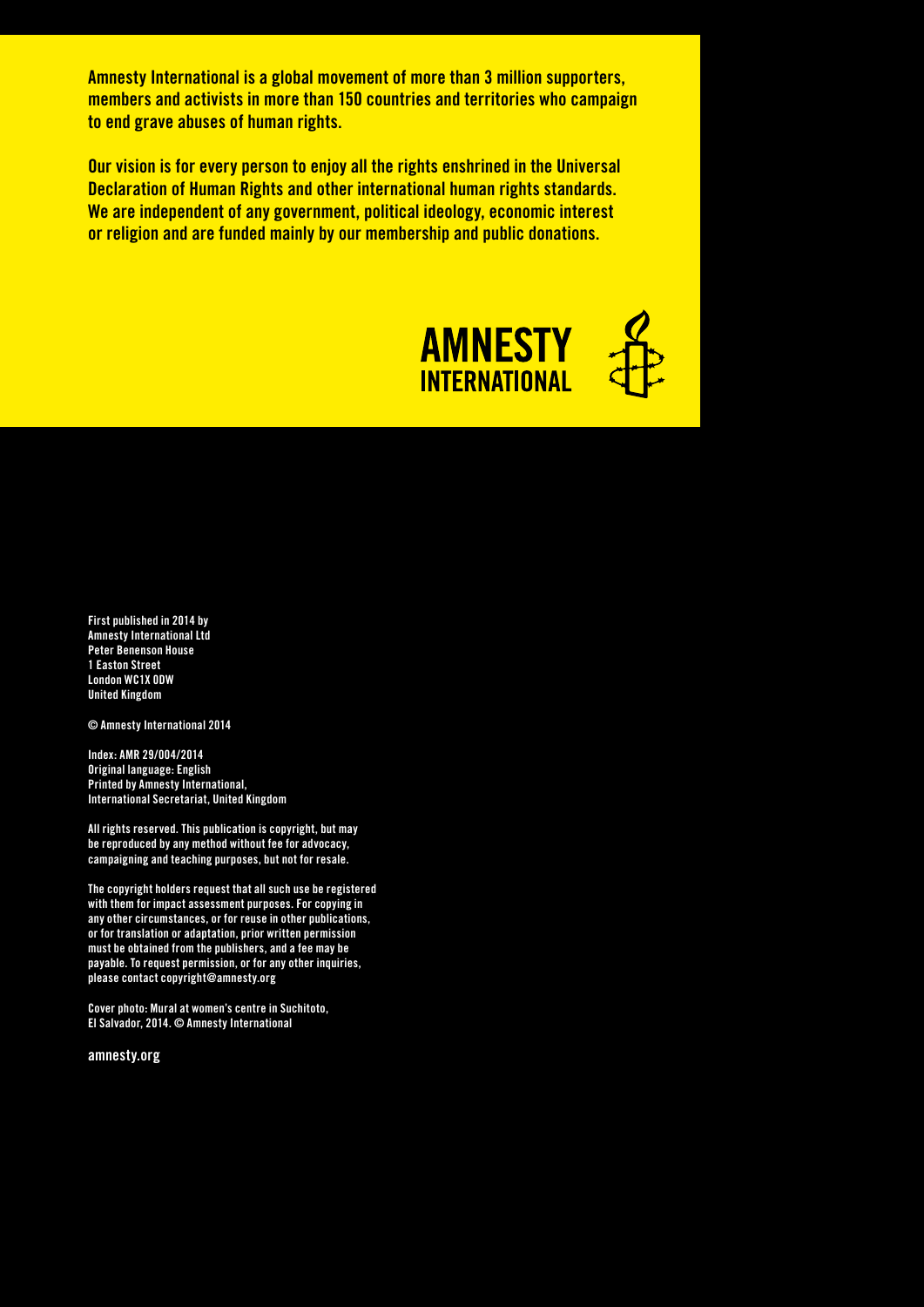## **CONTENTS**

| BREACHES OF CONFIDENTIALITY FOR WOMEN SEEKING POST-ABORTION CARE 10 |  |
|---------------------------------------------------------------------|--|
| CRIMINALIZATION OF WOMEN SUFFERING MISCARRIAGES11                   |  |
|                                                                     |  |
|                                                                     |  |
|                                                                     |  |
|                                                                     |  |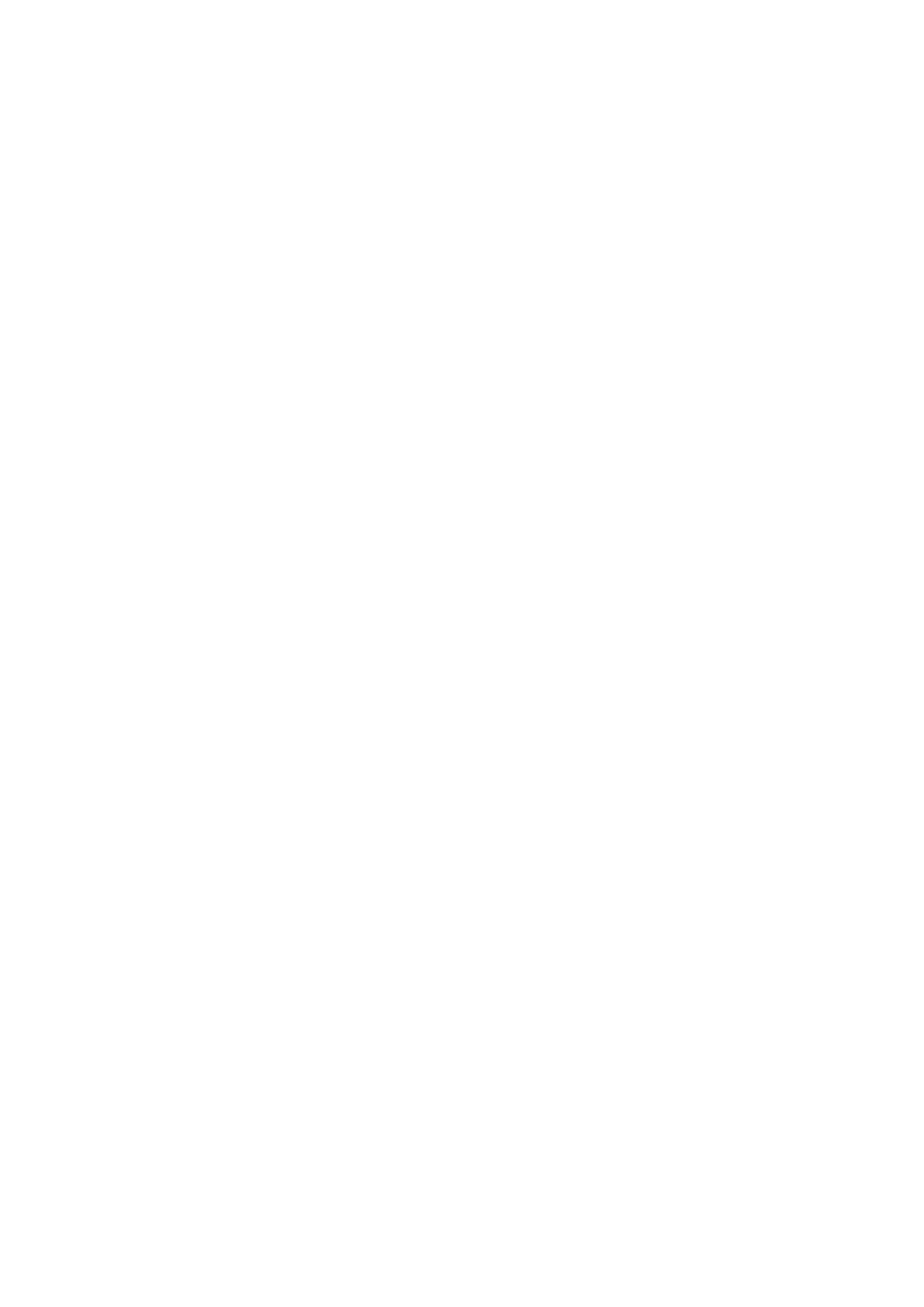### INTRODUCTION

"*We are many, and we will not rest until there are no more femicides, until the decriminalization of abortion is not just a dream.*" - J, youth activist on women's and girls' rights

Every year, thousands of women and girls are denied their human rights by El Salvador's total ban on abortion and its criminalization. The Salvadoran government is ultimately responsible for the deaths of women and girls denied this option, and for thousands whose human rights have been violated as a result of the country's total ban on abortion.

The discrimination against women and girls is exacerbated by the state's failure to provide comprehensive sexual and reproductive health education and services, including modern contraception. These restrictions are serious violations of the human rights of women and girls and must be dealt with as a matter of urgency.

Despite advances in women's rights in recent decades, women and girls in El Salvador continue to face a myriad of barriers to full realization of their human rights, in particular their sexual and reproductive rights.

This document provides an executive summary of Amnesty International's research findings set out in full in the accompanying report, *On the brink of death: Violence against women and the abortion ban in El Salvador* (Index: AMR 29/003/2014). It summarizes Amnesty International's key concerns around the underlying factors influencing the development and implementation of the abortion ban and its deadly and devastating impact.

In the preparation of the report, Amnesty International conducted interviews and gathered testimonies from a broad range of civil society organizations, activists, health care professionals and other experts, as well as state officials. Amnesty International also interviewed survivors of gender-based violence, women who had undergone clandestine abortions and women who had served or were serving prison sentences for aggravated homicide linked to pregnancy related-complications, along with dozens of women's rights defenders.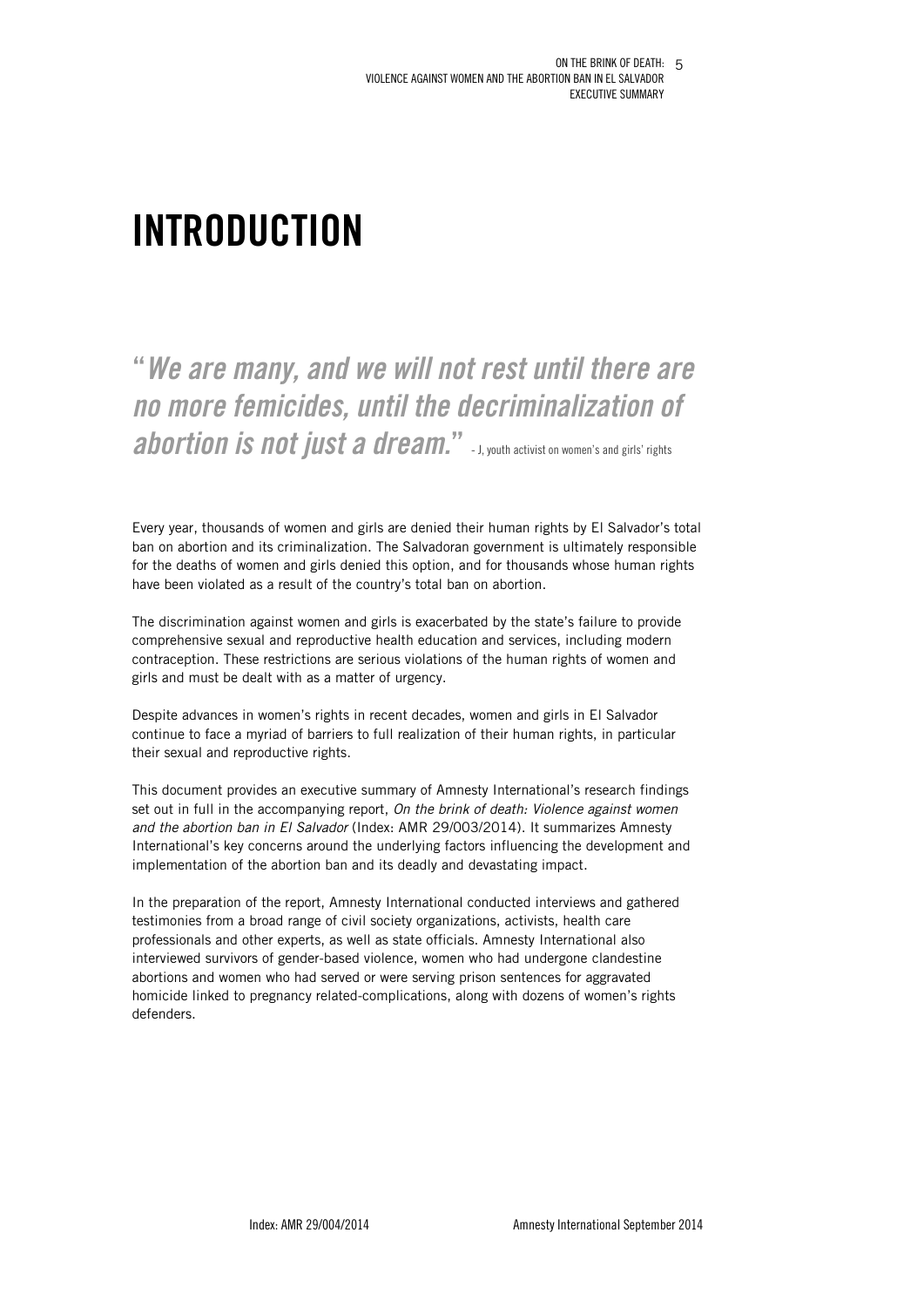Amnesty International thanks all of the human rights defenders and health care professionals who shared their invaluable expertise and experience, and whose knowledge contributed to our research and conclusions. Amnesty International is also grateful for the assistance of the various Salvadoran state officials and for their willingness to meet with Amnesty International researchers.

Most of all, Amnesty International thanks all of the women who courageously told their stories, even when it was painful to do so, motivated by the hope that their words could contribute to change for the future.

Many women whose stories are told in this report have asked Amnesty International not to include information that might allow them to be identified. The real names of most of the survivors have, therefore, been withheld and replaced with pseudonyms chosen by the women themselves.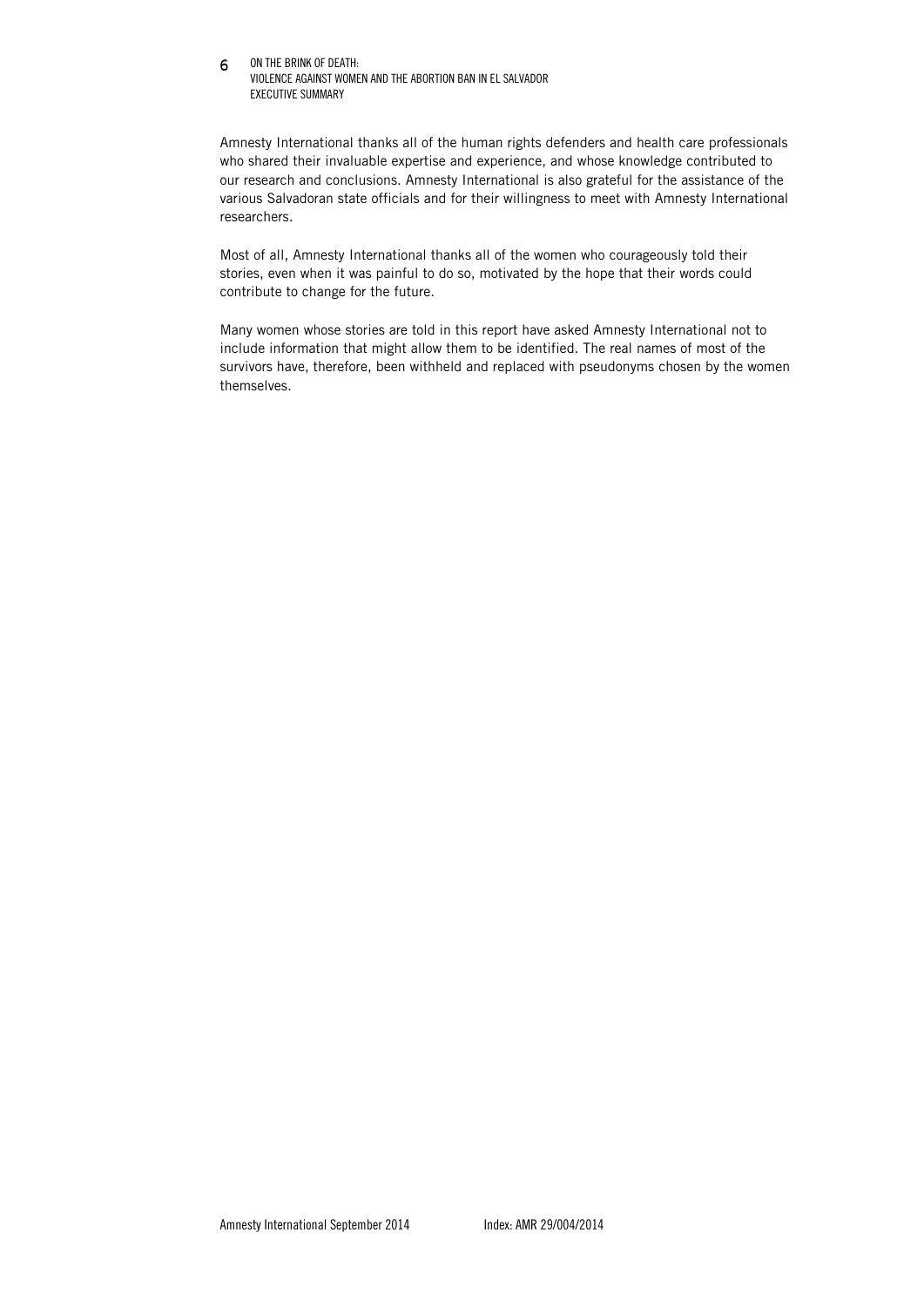#### EL SALVADOR'S TOTAL BAN ON ABORTION

Persistent gender discrimination and inequality in Salvadoran society is at the root of women and girls' inability to exercise their human rights. Stereotypes around the role of women and girls as mothers and potential child-bearers, and attitudes towards sexuality and what constitutes acceptable behaviour for women and girls, create discrimination and inequality. In turn, this shapes the legal and societal response to issues affecting women and girls and holds back women's development and empowerment. As a result, women and girls face many forms of violence and have their rights and choices denied.

Nowhere is this discrimination against women and gender inequality more apparent than in El Salvador's total ban on abortion, which came into law in 1998. The law was heavily influenced by patriarchal and conservative forces including the Catholic Church hierarchy. All women and girls, regardless of their reasons for seeking an abortion, are prohibited from doing so. This includes women and girls whose health or lives are at risk and those whose pregnancy is the result of rape.

The law on the prohibition of all forms of abortion make it a criminal offence for a woman to have an abortion, or for anyone to assist her in procuring or carrying out an abortion. Women found guilty of terminating their pregnancies may be sentenced to long jail terms. Conviction is often based on weak or inconclusive evidence, following flawed trials. The effects of this legislation are nothing other than institutionalized violence and amount to torture and other forms of ill-treatment, a conclusion that is supported by the UN Special Rapporteur on torture.

Women who are forced to continue with their pregnancy despite serious and even lifethreatening health conditions are denied essential medical care. A doctor working in a maternal health unit in a public hospital told Amnesty International:

"We're not discussing a medical question, but a purely legal one. We all know what needs to be done, but we go back to the fact that we all have our hands tied by what is written in the law."

Even in the case of ectopic pregnancy – a non-viable pregnancy where the foetus develops outside the womb, most commonly in a fallopian tube – doctors cannot act until the woman begins to haemorrhage, and is on the brink of death. A doctor on a public hospital maternity ward told Amnesty International:

*"Even though we know that we must intervene, we can't because the embryo is still alive. So, we have to wait until the patient shows signs of haemorrhage, because otherwise it's illegal. Some colleagues will note on ultrasound scans: 'ectopic pregnancy: embryo alive'. Beneath that will be noted: 'remember, it is illegal to do this'. And the patient is even more confused. 'Look, I know what needs to be done… what am I going to do?'"*

Women are forced to undergo prolonged pain and trauma in the full knowledge that their lives hang in the balance. The same doctor reported some women trying desperately to stay awake so that they would be immediately aware of the deterioration in their condition and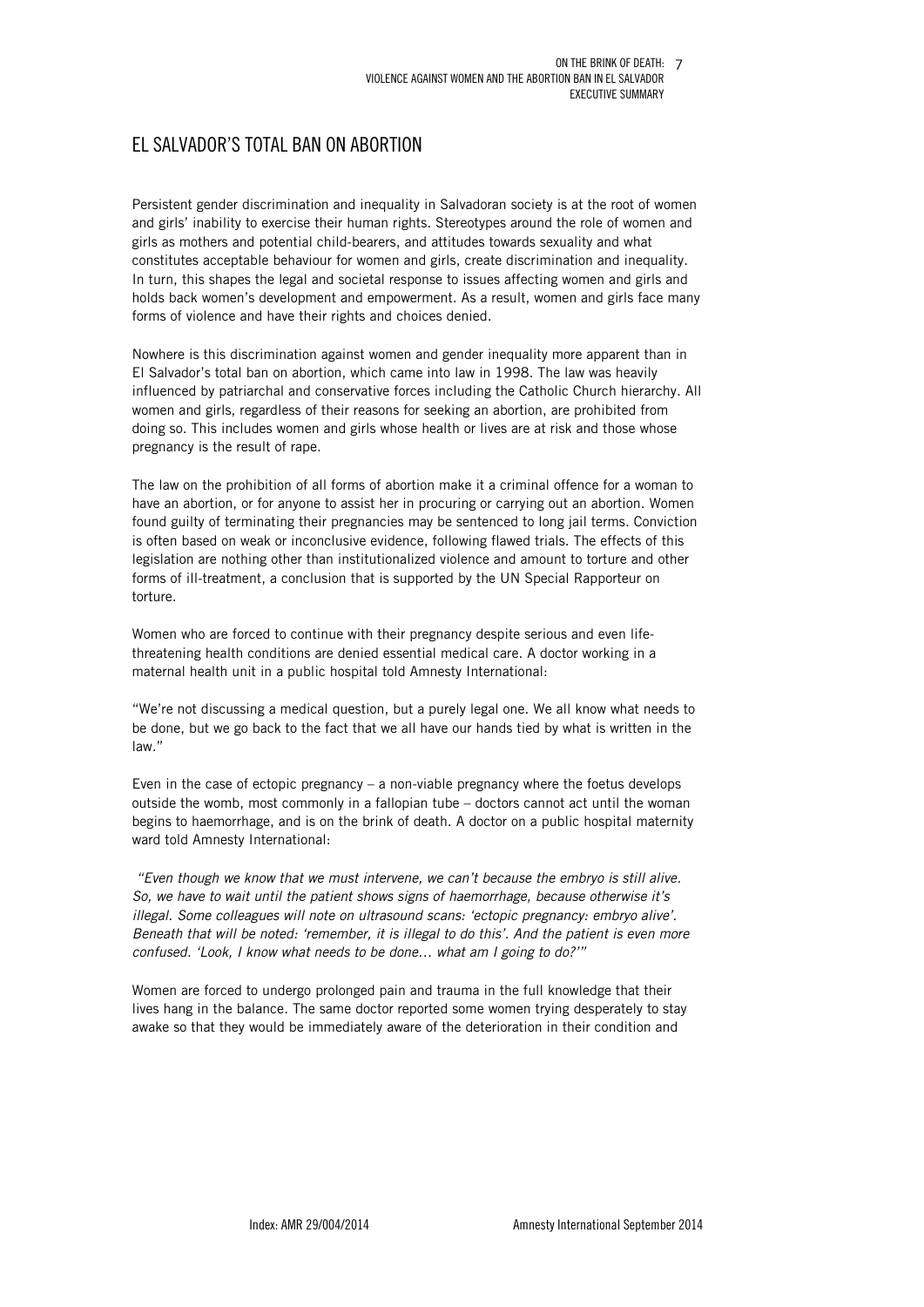could call for life-saving treatment before it was too late:

#### *"What could have been very straightforward operation is turned into high-risk surgery."*

As a result of the law's harmful impacts, a series of UN treaty monitoring bodies, including the Committee against Torture, the Committee on Elimination of Discrimination against Women, the Committee on Economic, Social and Cultural Rights and the Committee on the Rights of the Child, have criticized the ban on abortion as a violation of the fundamental rights of women and girls. These human rights bodies have called on El Salvador to decriminalize abortion and ensure its availability in accordance with international human rights obligations, which include cases where there is risk to a woman or girl's life or to her physical and mental health, in cases of rape or incest and in some cases of foetal impairment.

#### LACK OF ACCESS TO HEALTH CARE, INFORMATION AND EDUCATION

The situation is compounded by the fact that women and girls with limited financial resources cannot access reproductive health information or maternal health care, and there is a general lack of sexuality education and contraception for girls and young women. These restrictions increase the number of unwanted pregnancies, and are serious violations of the human rights of women and girls which must be dealt with as a matter of urgency.

Availability and accessibility of emergency contraception, as with other forms of modern contraception, is particularly important in El Salvador, given its complete ban on abortion. Yet, access to any form of modern contraception, including emergency contraception, can be difficult. Women in El Salvador face multiple barriers to accessing contraception. This is particularly true for those who are unmarried, young, have fewer economic resources or lower educational attainment and those who live in rural areas.

For many, access to contraceptives and other reproductive health services is compromised by societal, cultural and religious attitudes and restrictive gender norms that associate female sexuality with shame and embarrassment and reinforce women's roles as principally wives and mothers. This acts to limit access to modern contraceptives and discourages women, particularly young women and girls, from addressing their sexual and reproductive health needs.

A youth worker in El Salvador outlined the problem of obtaining parental consent, which may discourage some adolescents from seeking contraception and other reproductive health services:

*"Young women are looked badly upon if they go and ask for condoms at the health clinic. If they want contraception, if they are under age, then they need to bring parental permission or be accompanied by their father or mother. There's no real access to contraception."*

#### RAPE SURVIVORS FORCED TO ENDURE MORE VIOLENCE

Women and girls in El Salvador who become pregnant as a result of sexual violence have no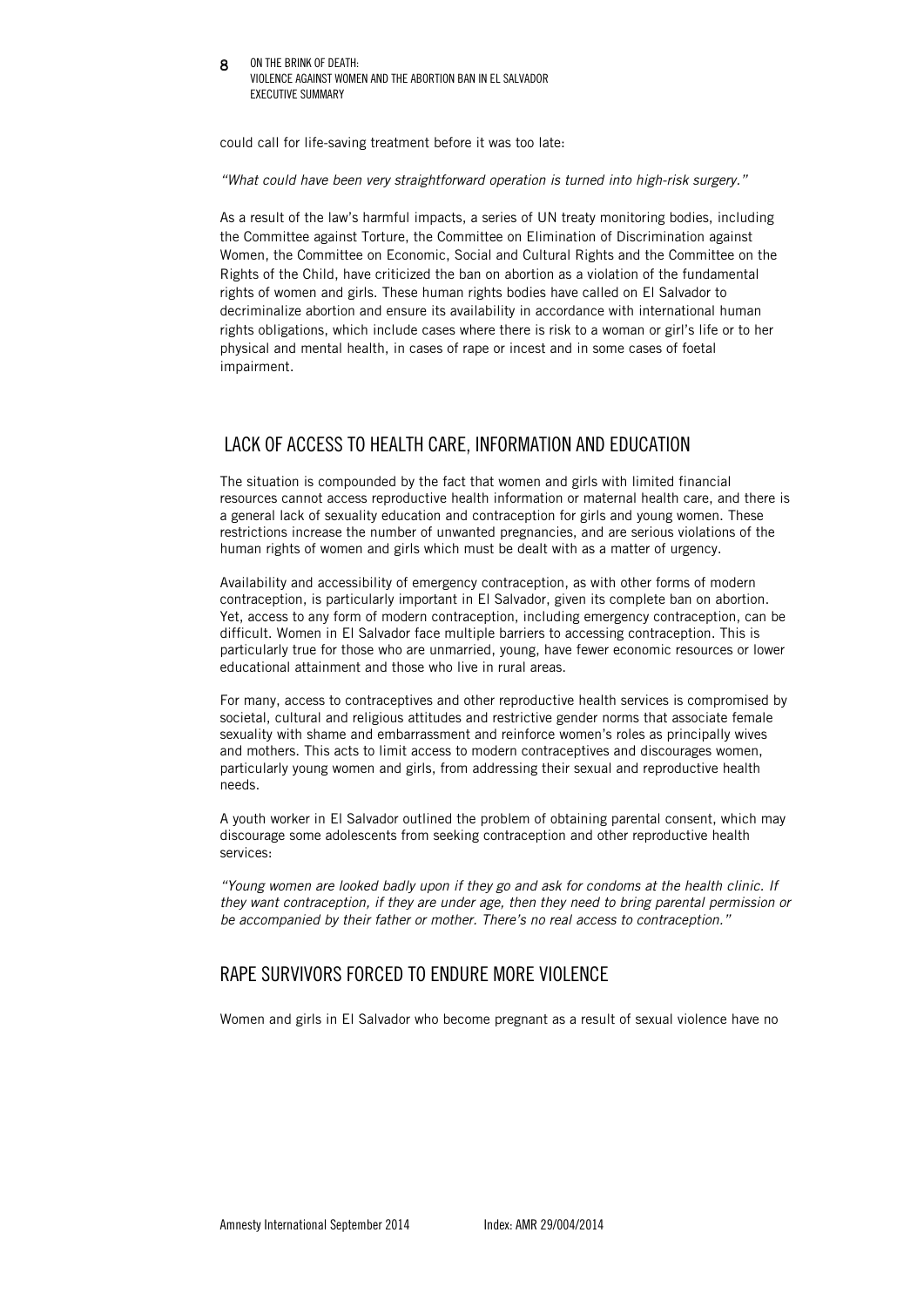option other than to carry the pregnancy to term or seek an illegal, unsafe abortion. The consequences of this are profound and long-lasting. The violence initially committed against the woman or girl is, in effect, compounded by the state, through its decision to ban abortion. Once again, they are denied control over their own body and again, it is the young and those without financial resources who are most at risk of harm.

One doctor described his experience of treating a nine-year-old pregnant rape survivor who was forced to carry the pregnancy to term:

*"We had a nine-year-old girl here. She gave birth aged 10. She had been abused since infancy. She fell pregnant and… it was a very difficult case. Very difficult… it ended up being a caesarean section at 32 weeks… That case marked us a lot perhaps because she didn't understand what was happening to her… She asked us for colouring pencils. Crayons. And it broke all of our hearts because she started to draw us all, she drew and she stuck it on the wall. And we said: 'She's still just a girl, just a little girl". And in the end she didn't understand that she was expecting."* 

Girls and adolescents in El Salvador, as in the rest of the world, are more likely to experience sexual violence than adult women. An eminent psychiatrist working with teenage girls in El Salvador describes the impact of the abortion ban on rape survivors as torture:

*"We already know what a devastating effect it has on a woman, to have to carry to term an unwanted pregnancy which is the result of rape. But for an adolescent? It's even more devastating: its torture. Obliging an adolescent to carry on with such a pregnancy is torture, because it means exposing a girl to experiencing all the changes that come with pregnancy, feeling the baby move, and therefore constantly remembering what happened to her… We are torturing them."* 

The alarmingly high rates of sexual violence against girls and young women in El Salvador, combined with a lack of access to emergency contraceptives, forces many survivors to seek illegal and unsafe abortions, risking their health and even their lives.

#### CLANDESTINE ABORTIONS

Worldwide, unsafe abortions are the third largest cause of maternal mortality. According to data from the World Health Organization, legal restrictions on abortion do not prevent women and girls from undergoing abortion, but force them to seek clandestine, unsafe abortions instead, risking their lives and health. Amnesty International interviewed women and doctors who described the precarious and illegal circumstances under which they or their patients have undergone clandestine abortions. Some resort to dangerous methods such as consuming pesticides. Others introduce sharp foreign objects into their cervix, such as knitting needles or pieces of wood. Women with more financial resources seek the services of expensive clandestine clinics. However, the illegal nature of these clinics mean that they escape government regulation and oversight; a crucial measure of protecting women's health and lives.

Maryana sought a clandestine abortion when a pre-existing health condition began to worsen after she became pregnant. She told Amnesty International: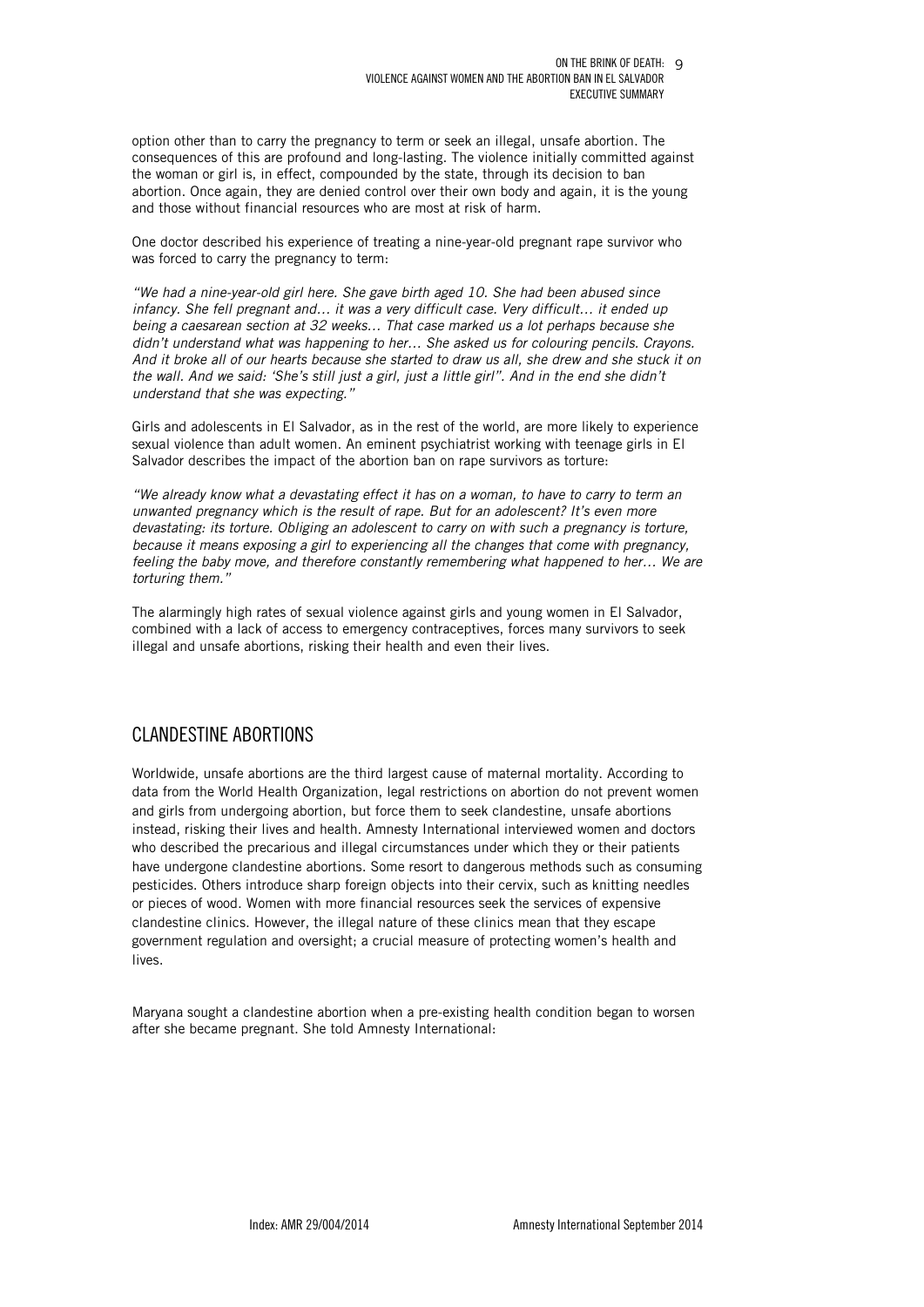*"In a country like this where abortion is criminalized, it makes us afraid. Having to do it behind my mother's back, my sister's back, my friend's back, and maybe ending up in jail as well, they call us witches, the truth is, it's really difficult here."* 

The drug misoprostol, used in treating ulcers, has become widely used to induce clandestine abortions. This drug may be a life-saver for some women and girls in El Salvador who otherwise would have resorted to more dangerous methods. However, lack of information on appropriate dosages to induce abortion and lack of any medical supervision can result in serious complications.

*"I was [bleeding] for just over two weeks. And I started to feel a little panicky because it was increasing. I was really afraid, because of all that going to see a doctor implied. The doctors have the power. The power to say: 'I support you or I report you'… I felt like I couldn't go to see the doctor straight away because many women recommend not to do it in case there are*  still the remnants of the pills you used. I was really, really afraid." - Carla

#### ADOLESCENT SUICIDES LINKED TO PREGNANCY

According to the Salvadoran Ministry of Health, suicide ranks second as a cause of death for young people aged 10 to 19 years. Moreover, suicide accounts for 57% of the deaths of pregnant females aged 10 to 19. Given the stigma surrounding pregnancy and sexuality in girls and adolescents, and around suicide itself, it is likely that other similar cases have not been recorded.

A psychiatrist who treated a 13-year-old girl who became suicidal after becoming pregnant as a result of being raped by gang members, told Amnesty International:

*"Many of these girls, we've come to know about – not because they've arrived at the hospital, but via the Institute of Forensic Medicine, imagine where they have ended up – they've ended up in the morgue, they've killed themselves."*

Carla, a youth worker, described to Amnesty International her desperation when she found out that she was pregnant:

*"You can easily end up deciding that it's best not to [carry on living]… and above all because we women are [ill-treated], put down, suffer from low self-esteem. The packet of rat poison works out cheaper and so… it's obvious, you could end up doing that. At that moment, when you're crying, when you feel bad, when you feel like there's no way out, when you feel like you have no support, that option seems like the easier one."*

Available data does not include attempted suicides that caused long-term physical harm. Amnesty International interviewed one doctor who described the case of a young woman lying in a coma from which she was not expected to recover. She had taken rat poison in a bid to either take her own life or end her pregnancy.

#### BREACHES OF CONFIDENTIALITY FOR WOMEN SEEKING POST-ABORTION CARE

The complete ban on abortion in El Salvador is obstructing the provision of post-abortion care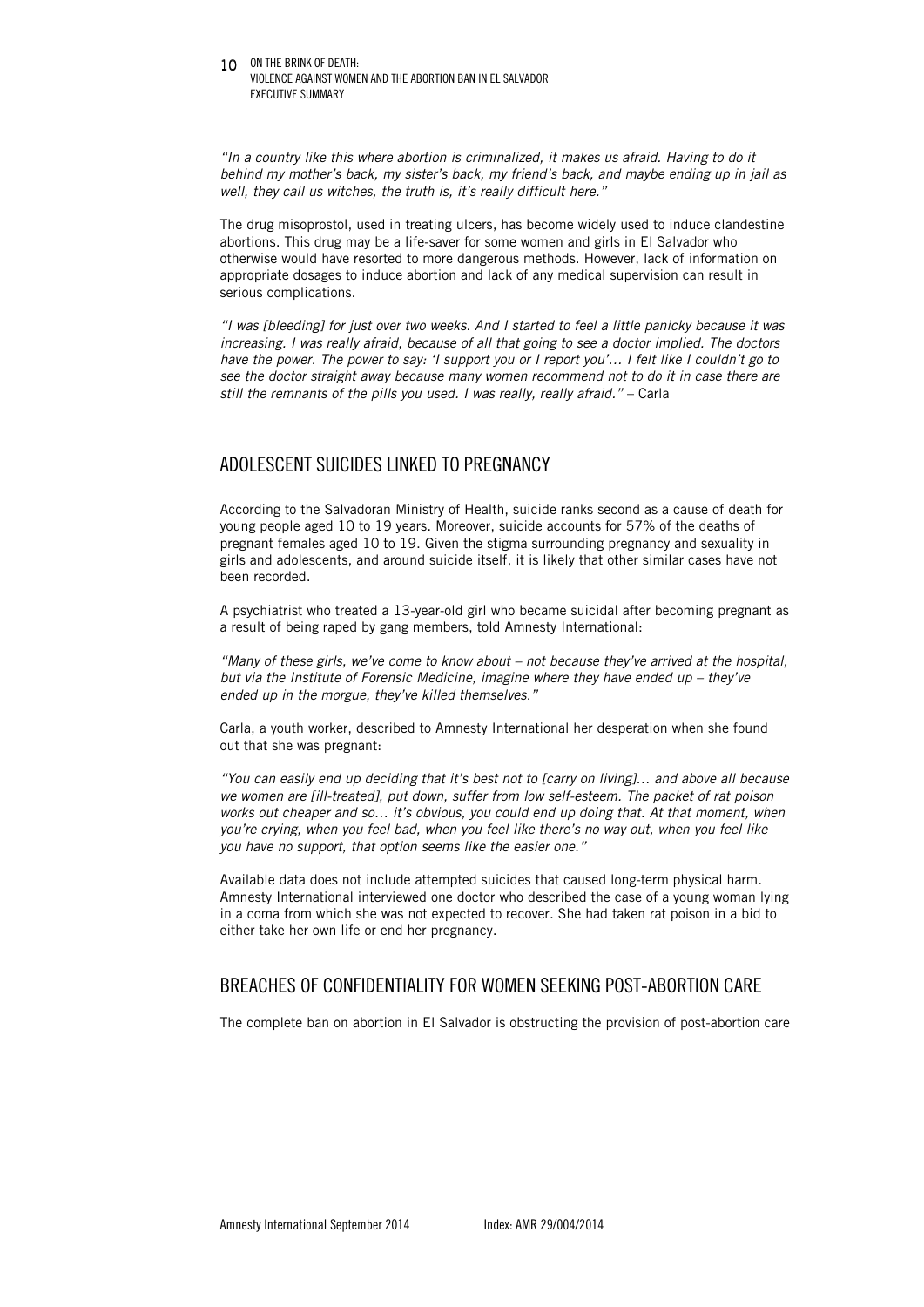as well as compromising services for women experiencing a miscarriage. The harsh criminal penalties for assisting in or performing abortions, and lack of legal clarity around patient confidentiality, have resulted in some health professionals and hospital staff reporting women who have had abortions or miscarriages to the police. There is a well-founded fear by women of being reported to the authorities if they seek necessary medical care after having an abortion. According to research on 129 cases conducted by the non-governmental organization Agrupación Ciudadana por la Despenalización del Aborto Terapeútico, Ético y Eugenésico (Agrupación Ciudadana), over 57% of complaints to the police of suspected abortion originated from health professionals.

Such reporting severely compromises access to post abortion care, placing women at increased risk of lasting health complications and death. Women who have undergone clandestine abortion or had a miscarriage who fear being reported to the police may be less likely to seek care and therefore risk their ongoing health. The quality of care received by those who do access services is also likely to be compromised where it results in police involvement or mistreatment by healthcare staff.

Additionally, the law in El Salvador on the protection of confidentiality does not provide clear guidance in these circumstances. The Salvadoran Penal Code classifies the failure to report a suspected crime as a criminal offence. However, under the Criminal Procedures Code, health professionals are exempted from this if they have become aware of it while bound by patient confidentiality.

Moreover, the Salvadoran Health Code, the Penal Code and the Criminal Procedures Code all recognize patient confidentiality as a duty stemming from the core role of the medical profession. A health professional's duty to maintain this confidence is taken so seriously that a health professional who breaks this confidence can be imprisoned. Health professionals are also prohibited from testifying against their patients in court regarding information they have obtained in the course of their duties. However, Amnesty International is not aware of any health providers who have been punished or reprimanded in any way for reporting women seeking post-abortion care or treatment for miscarriage to the authorities.

#### CRIMINALIZATION OF WOMEN SUFFERING MISCARRIAGES

Women who are suffering miscarriages also come under suspicion due to the confusion around the health professional's duty under the law, as well as the harmful discriminatory stereotypes around women and general contempt some women report facing when seeking health care.

Amnesty International found a number of cases of women suffering miscarriages who had been reported to the authorities by health care personnel and interrogated by the police. Some had ultimately been prosecuted for homicide and imprisoned. Such wrongful prosecutions and misapplication of the criminal law is rooted in the harmful and discriminatory stereotype that women's value stems from their role as mothers and child bearers. Amnesty International interviewed Dennis Muñoz, a lawyer working for Agrupación Ciudadana, who seeks the release of women wrongly prosecuted. He explained:

*"In these cases, they immediately assume that the women are guilty and there's no gender perspective. This is a witch hunt. The authorities are trying to make an example of these women."*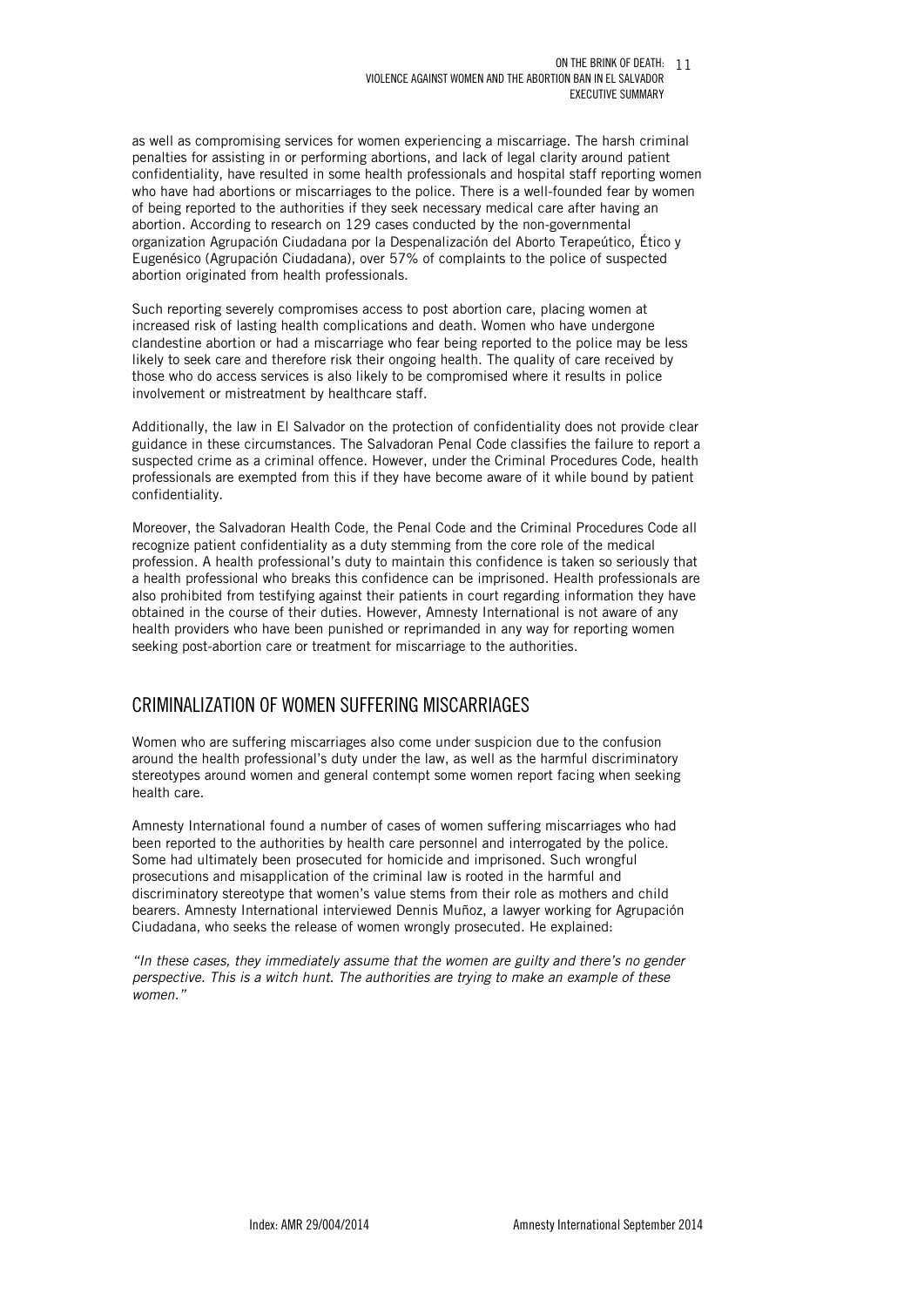#### CRISTINA'S STORY

Cristina told Amnesty International that she was 18 when she was arrested in October 2004. While pregnant she felt a searing pain and rushed to the bathroom. She lost consciousness and was found by her family, haemorrhaging and covered in blood. She was rushed to hospital where, far from being treated as a patient in distress, she was accused of being a criminal and asked "why did you kill your child?"

Hospital staff reported Cristina to the police on suspicion of having brought on an abortion. She was given a general anaesthetic and curettage to remove any remaining tissue from her womb. Police officers arrived at the hospital and interrogated her before she had fully regained consciousness.

"*When you come round from the anaesthetic you feel all dizzy. I couldn't see properly, I just saw everything blurred. What I could see was something shining, but I said to myself, doctors don't wear blue. And I saw it was the badge he was wearing that was shining. And that's when he said to me 'You're under arrest for the murder of your child'*."

Agrupación Ciudadana has identified 129 women who were charged with abortion or aggravated homicide between January 2000 and April 2011, reporting that some of these women had undergone clandestine abortions while others had suffered miscarriages. According to Agrupación Ciudadana, 26 of the 129 women charged were convicted of homicide or aggravated homicide and given prison terms. The women's testimonies and medical evidence presented in court suggest that some of these women appear to have had miscarriages. Of the 26, most were found guilty of aggravated homicide, on the grounds that they were related to the victim. This charge carries a sentence of between 30 and 50 years' imprisonment.

Agrupación Ciudadana also noted that the 129 women charged tended to be young, single, poorly educated and living in poverty. For example, almost 70% were between the ages of 18 and 25 and almost 75% were single.

More recently, the National Civil Police recorded a total of 16 women and girls charged with the crime of abortion in 2013, of whom six were aged 17 or under at the time of the alleged offence. A further eight women and girls were charged with undergoing an abortion from January to March 2014.

#### DUE PROCESS CONCERNS FOR WOMEN CONVICTED

#### MARÍA TERESA RIVERA'S STORY

María Teresa Rivera was a 28-year-old single parent working in a garment factory when she experienced the impact of El Salvador's abortion ban. Unaware that she was pregnant, in the early morning one day in November 2011 she felt the urgent need to use the toilet. She was found by her mother-in-law, bleeding on the bathroom floor.

She was rushed to hospital where a member of staff reported her to the police. Police officers arrived and began questioning María Teresa without a lawyer present.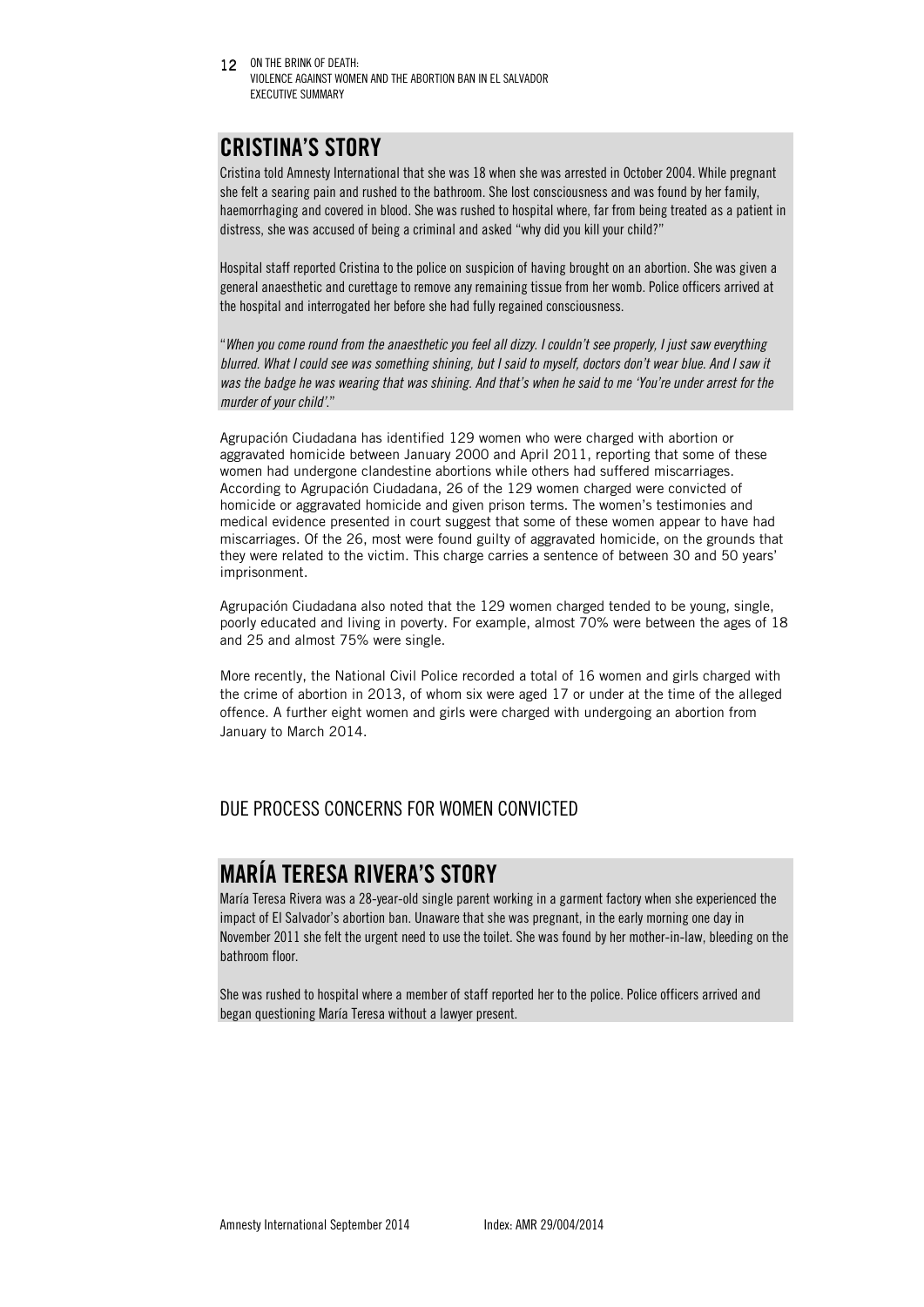María Teresa was charged and tried. Inconclusive scientific evidence was presented by the prosecution, yet it was accepted by the presiding judge as being strong enough to convict her.

In the ruling, the judge declared that María Teresa's assertion that she had not known she was pregnant – a key point in the case – was not credible because the court had evidence that in January 2011 she told her employer that she thought she might be pregnant. A pregnancy which began in January 2011 and ended in November 2011 would mean María Teresa had been pregnant for 11 months.

In the face of this erroneous evidence, the court apparently saw in María Teresa a woman who had transgressed the expected role of maternal protector and had in some way deliberately ended her pregnancy. Sentencing María Teresa to 40 years' imprisonment for aggravated homicide in July 2012, it was reported to Amnesty International that the judge said:

"*She had the obligation to care for and protect this little baby that she carried in her stomach, and in this sense, she went to the aforementioned septic tank, with the intention of expelling it violently so that inside, it would not have the opportunity to breathe, and so cause its death, in order to later say that she had suffered a miscarriage; without foreseeing that she would suffer complications and would be obliged to make her way to a hospital…"* 

María Teresa told Amnesty International in September 2013: "*What are my hopes for the future? Freedom. I often feel sad at night, because I want to be with my son, to sleep beside him… I want them [women outside prison] to value all that they have outside, because they don't realize what they've got. Water, one cent… they should value everything, everything"*.

María Teresa is one of a group of 17 women imprisoned, some on pregnancy-related grounds, including abortion and miscarriage, on whose behalf Agrupación Ciudadana lodged a petition for pardon on 1 April 2014, having exhausted all other legal avenues for their release. According to Agrupación Ciudadana, some of the women have already served over 10 years in prison. All of them come from the poorest sectors of Salvadoran society.

Based on information Amnesty International has received from the women's lawyers and from Agrupación Ciudadana, the cases of the 17 women raise serious concerns regarding the women's right to due process, including their rights to a fair and effective investigation and to a fair trial.

All persons are entitled without any discrimination to the equal protection of the law, including on grounds of gender and socio-economic status. Amnesty International is concerned that in these cases, the women's socio-economic status and gender has played a role in the discriminatory treatment they have received from the criminal justice system, and has tainted the gathering and assessment of evidence used to convict them. Amnesty International is further concerned that the emotive context regarding women and girls' access to sexual and reproductive rights in El Salvador has influenced the prosecution and sentencing of these 17 women, and possibly others.

Amnesty International identified three overlapping concerns raised by lawyers, health professionals and women Amnesty International interviewed: stigmatizing and discriminatory stereotypes of women as primarily child bearers and mothers, including placing unreasonable and sometimes irrational obligations on women to protect foetal life; lack of adequate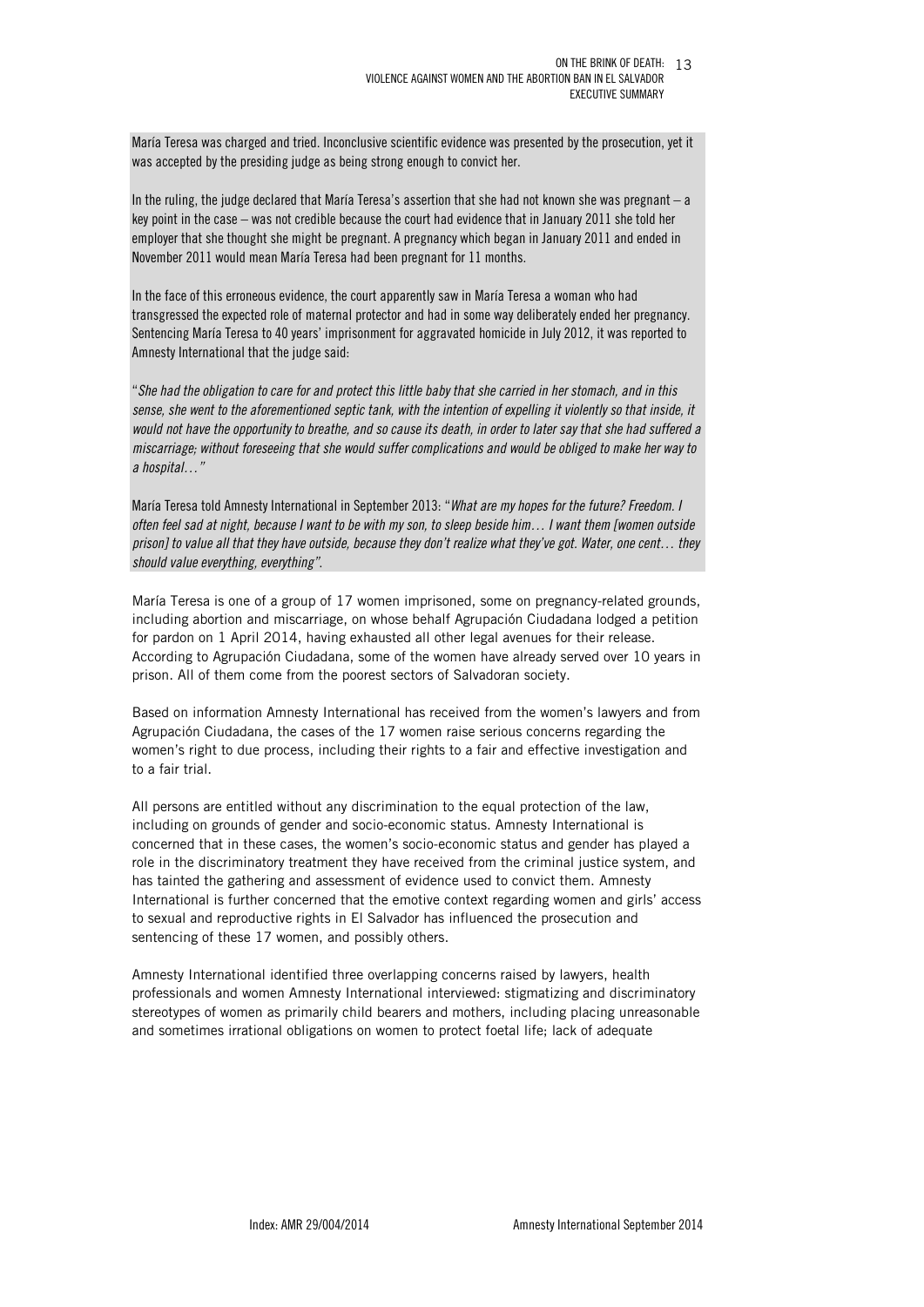counsel; and evidence which does not support the charges.

Moreover, Amnesty International is concerned that in some cases, the mischaracterization of the facts, despite what appears to be available evidence to the contrary, has led to the misapplication of the criminal law, resulting in the arbitrary deprivation of liberty. For example, having a miscarriage rightfully does not constitute a criminal offence under the law of El Salvador and thus, women cannot be held criminally liable. Yet, according to Agrupación Ciudadana, women have been wrongly prosecuted under homicide and aggravated homicide statutes, despite medical evidence indicating they had suffered a miscarriage.

#### WIDER IMPACT ON WOMEN AND THEIR FAMILIES

Women released from prison after serving part of their sentences told Amnesty International of their feelings of profound sadness for the years they lost with their families and loved ones and the impact it has had on their children.

#### ROSEMERY'S STORY

Rosemery served more than seven years of a 30-year sentence for aggravated homicide before her sentence was annulled following a review. She was released in 2009. She told Amnesty International of the impact of the separation from her three young children for seven years:

"*My eldest daughter was seven years old. My youngest daughter was four years old. And my little boy was just one year and three months old. He was still just a baby. It was hard when my little boy used to come to see me. He used to grab hold of my blouse and he ripped a good few of my blouses because he used to grab hold of me and he didn't want to leave me. It was hard for me to turn away, not to look at his face, and to hand him to my mum…*

"*One day he said – he took a look at the policeman, he looked at me, and he looked over his shoulder – and he said: 'Mum, I'm going to ask you something, but do it. I'm going to go over and talk to the policeman and while I'm talking with him, and he turns round towards me, you run out of here. Run out of here and I'll wait for you outside.' Another day he said to me: 'Mum, I'm going to ask you a big favour, but please do it for me'. He stayed looking right at me and my mother, and he said – this still hurts me when I remember it – 'make yourself really small, the smallest you can, and I'll put you in the pocket of my trousers. And when they search me not even the policeman or anybody will find you'. Yes, that still hurts."*

The imprisonment of women such as Rosemery, Cristina, and María Teresa Rivera is contrary to the UN Rules for the Treatment of Women Prisoners and Non-custodial Measures for Women Offenders, also known as the Bangkok Rules. While not legally-binding, the Rules recommend that:

*"Non-custodial sentences for pregnant women and women with dependent children shall be preferred where possible and appropriate, with custodial sentences being considered when the offence is serious or violent or the woman represents a continuing danger, and after taking into account the best interests of the child or children, while ensuring that appropriate provision has been made for the care of such children."*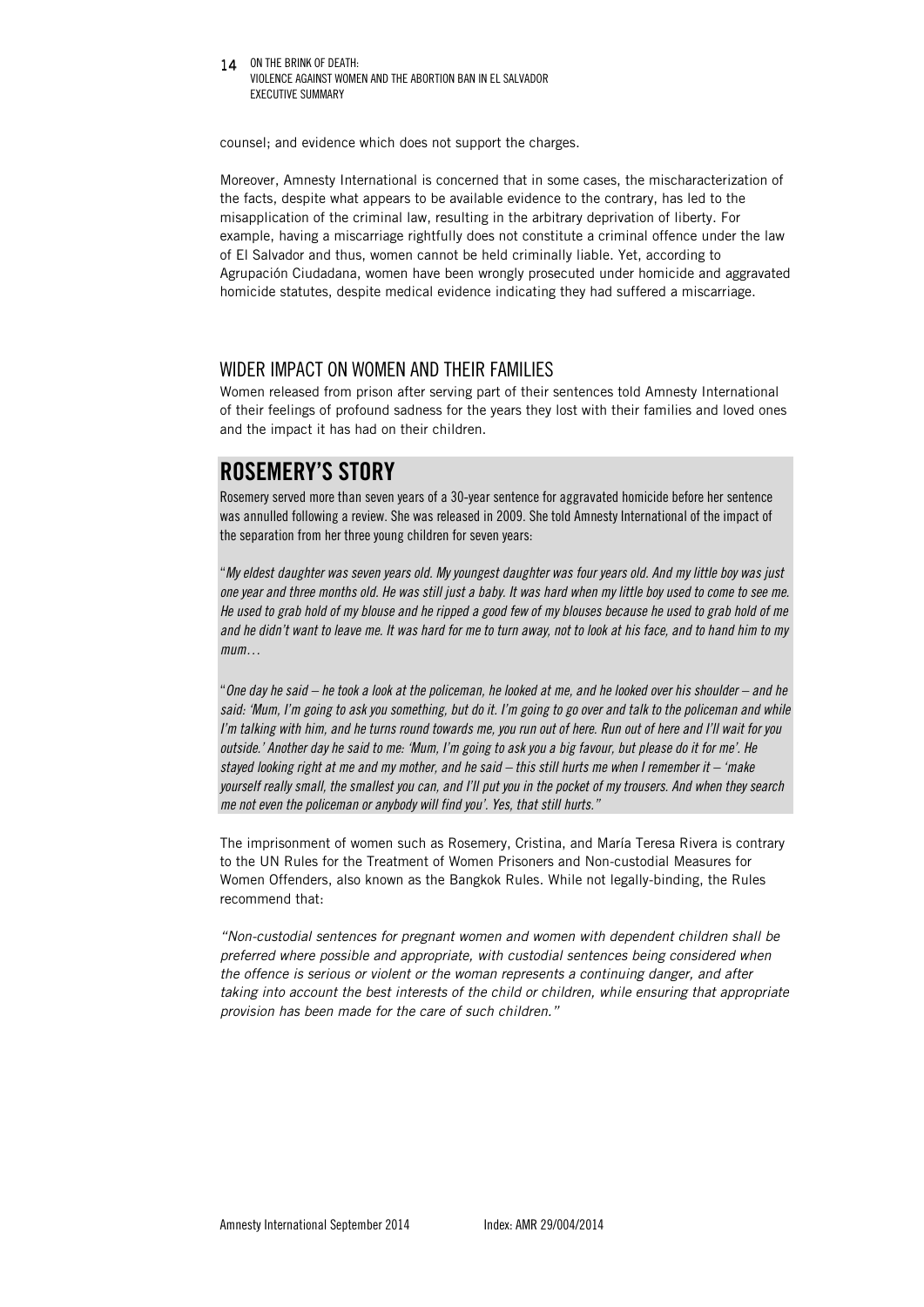In handing down lengthy custodial sentences to mothers of young children, including following unfair trials, the Salvadoran authorities are not only violating the rights of these women, but also the rights of their children.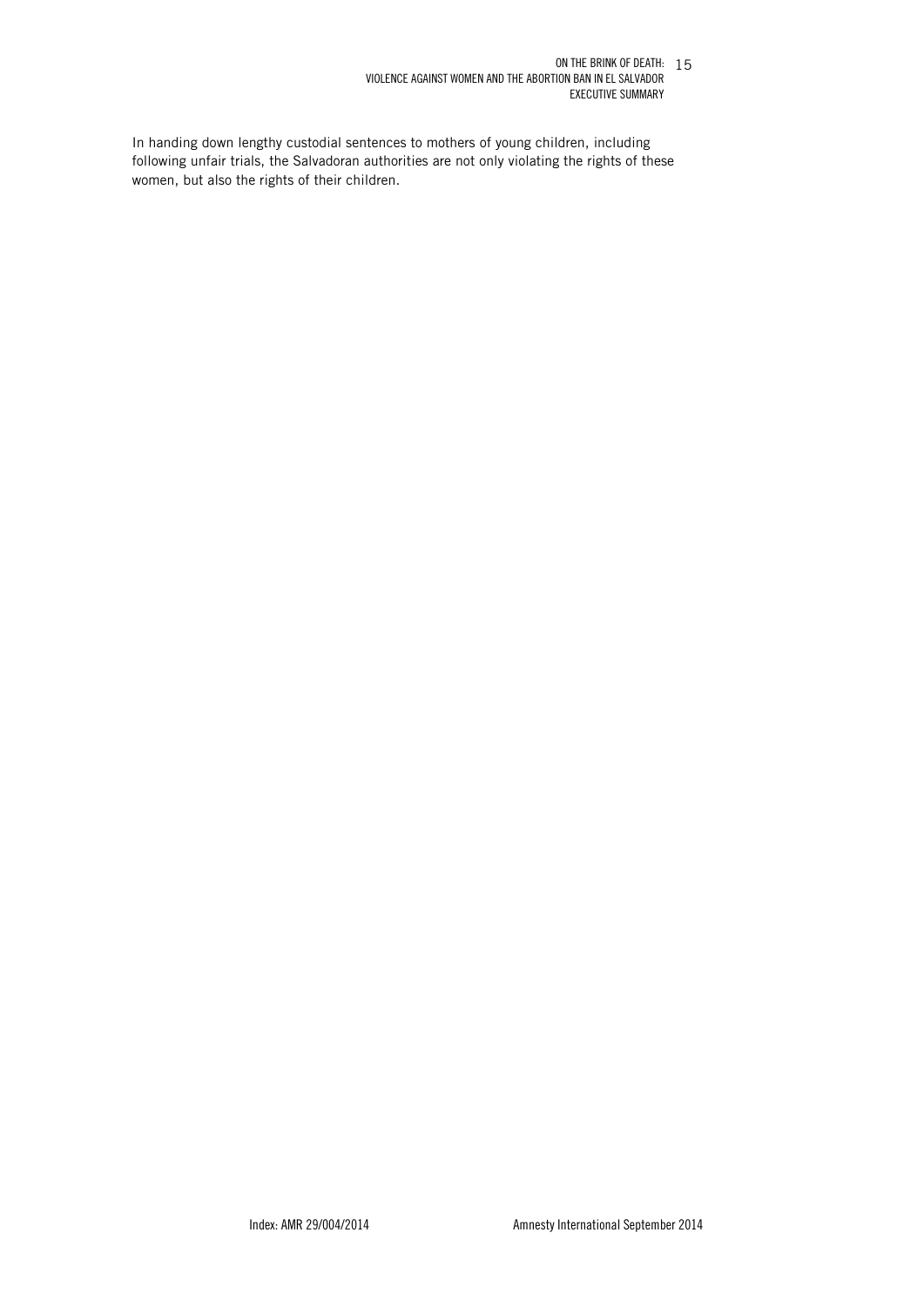### **CONCLUSION**

El Salvador's total abortion ban places women and girls on the brink of death. It also severely compromises the health and wellbeing of thousands who are forced to rely on unsafe clandestine abortions, who have suffered miscarriage, or who have been raped. It leads to the arbitrary and unjust imprisonment of women and girls for 'crimes' which in reality amount to attempting to exercise their basic human rights. The failure of the Salvadoran government to address damaging cultural norms that marginalize and restrict the lives of women and girls, as well as their refusal to properly address the inescapable barriers to modern contraception and effective sexuality education, condemns generations of young women to a future shaped by inequality, discrimination, limited choices and restricted freedoms.

Amnesty International's findings provide a glimpse into the pervading cultural and institutional barriers that women and girls in El Salvador face to exercising their human rights, particularly those barriers that obstruct the realization of their sexual and reproductive rights. The testimonies of the women and others who spoke to Amnesty International illustrate in explicit and distressing terms the terrible cost that these barriers exact on women and girls on a daily basis in terms of their health, personal freedoms, socio-economic circumstances and mortality. They also demonstrate how gender equality cannot become a reality in El Salvador as long as cultural prejudices and prevalent gender stereotypes are enshrined and promoted through reckless, discriminatory laws and institutional practices.

The government of El Salvador has committed to the advancement of the rights of women and girls through the adoption of a wide range of international and regional human rights treaties and global agreements. However, these commitments are rendered meaningless by the systematic failure to address legal, institutional and societal discrimination and violence against women in the country.

More information on the relevant human rights legal framework can be found in the report that accompanies this summary (Index: AMR 29/003/2014).

The following recommendations outline what the Salvadoran government must now do to honour its human rights obligations and effectively respect, protect and fulfil the rights of women and girls.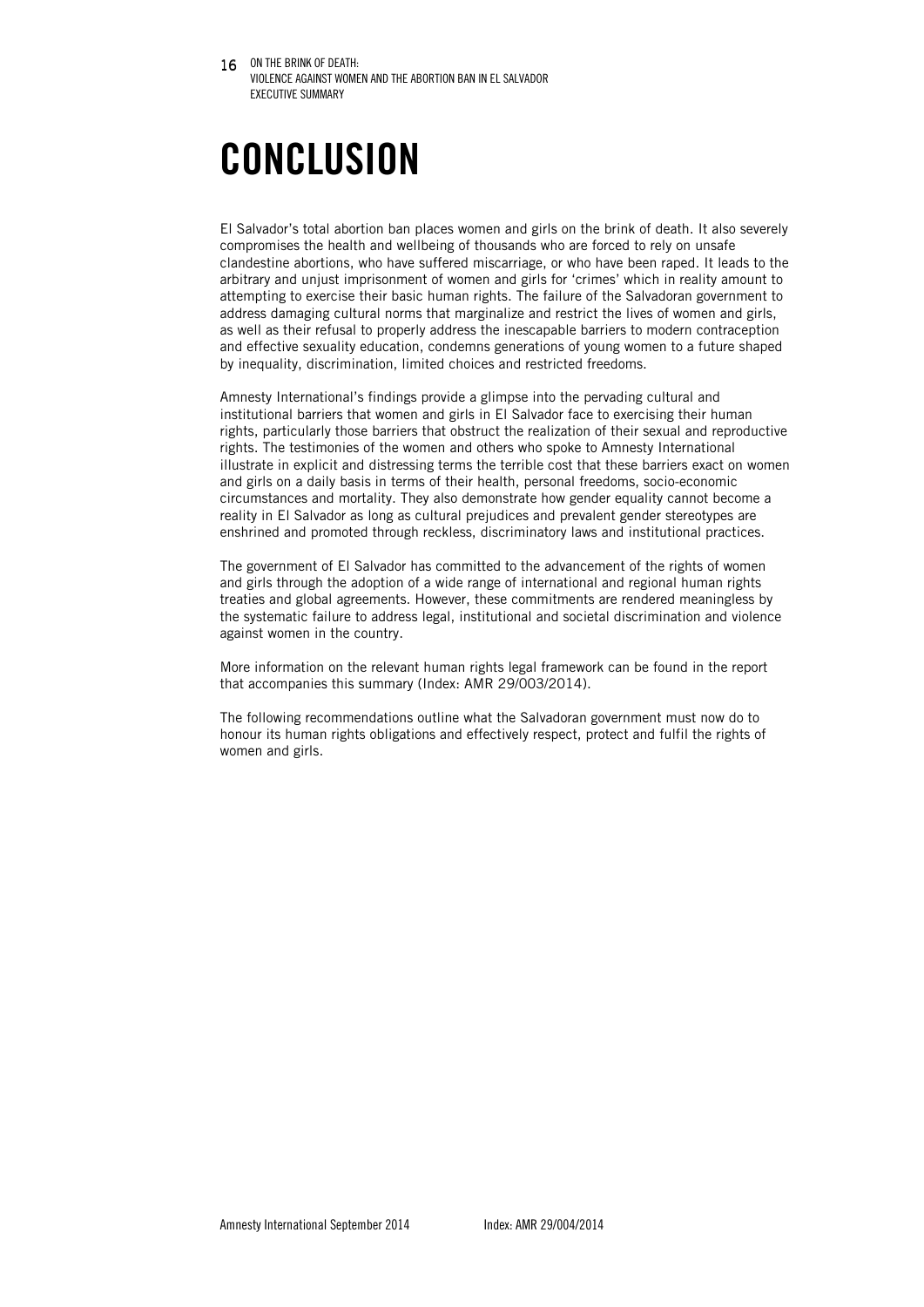### RECOMMENDATIONS

Amnesty International calls on the Salvadoran authorities to take legislative and educational measures towards eliminating harmful and discriminatory gender stereotypes throughout society, including in the criminal justice system, and to pay particular attention to vulnerable groups, such as girls and those living in poverty.

Amnesty International calls on the Salvadoran authorities to:

#### 1. Ensure access to safe and legal abortion

Repeal laws criminalizing abortion; ensuring the elimination of punitive measures for women and girls seeking abortion, and for health care providers and others performing abortions or assisting in obtaining such services where consent is fully given;

**Ensure access to abortion both in law and in practice, at a minimum, in cases where** pregnancy poses a risk to the life or to the physical or mental health of a pregnant woman or girl, in cases where the foetus will be unable to survive outside the womb, and in cases where the pregnancy is the result of rape or incest;

 Ensure that all laws and practices establish the duty of health providers to respect patient confidentiality, including by not reporting women suspected of undergoing abortions and those who have had miscarriages to law enforcement authorities. Ensure that all staff working in the health care system are aware of this legal obligation and impose sanctions on those failing to comply.

#### 2. Imprisonment of women in connection with pregnancy-related issues

Immediately and unconditionally release all women and girls who have been imprisoned in relation to undergoing abortions or for having miscarriages, including those convicted of abortion, homicide, aggravated homicide or any other crimes. Ensure that such women and girls, as well as those serving non-custodial sentences, are not left with a criminal record;

**Drop charges against women and girls whose cases are pending trial in relation to** undergoing an abortion or having a miscarriage, and immediately and unconditionally release any of them who are detained;

 Until relevant laws are changed, cease investigating and charging women and girls in relation to undergoing abortions or for having miscarriages;

 When considering the pardon petition submitted by the human rights group Agrupación Ciudadana in relation to women imprisoned for other pregnancy-related issues, assess if convictions were a result of unfair proceedings. In particular, examine the following:

- $\blacksquare$  Whether the woman was informed of her rights prior to questioning:
- Whether the woman had access to effective and timely legal representation;
- Whether the woman was questioned while lucid, including not under the effects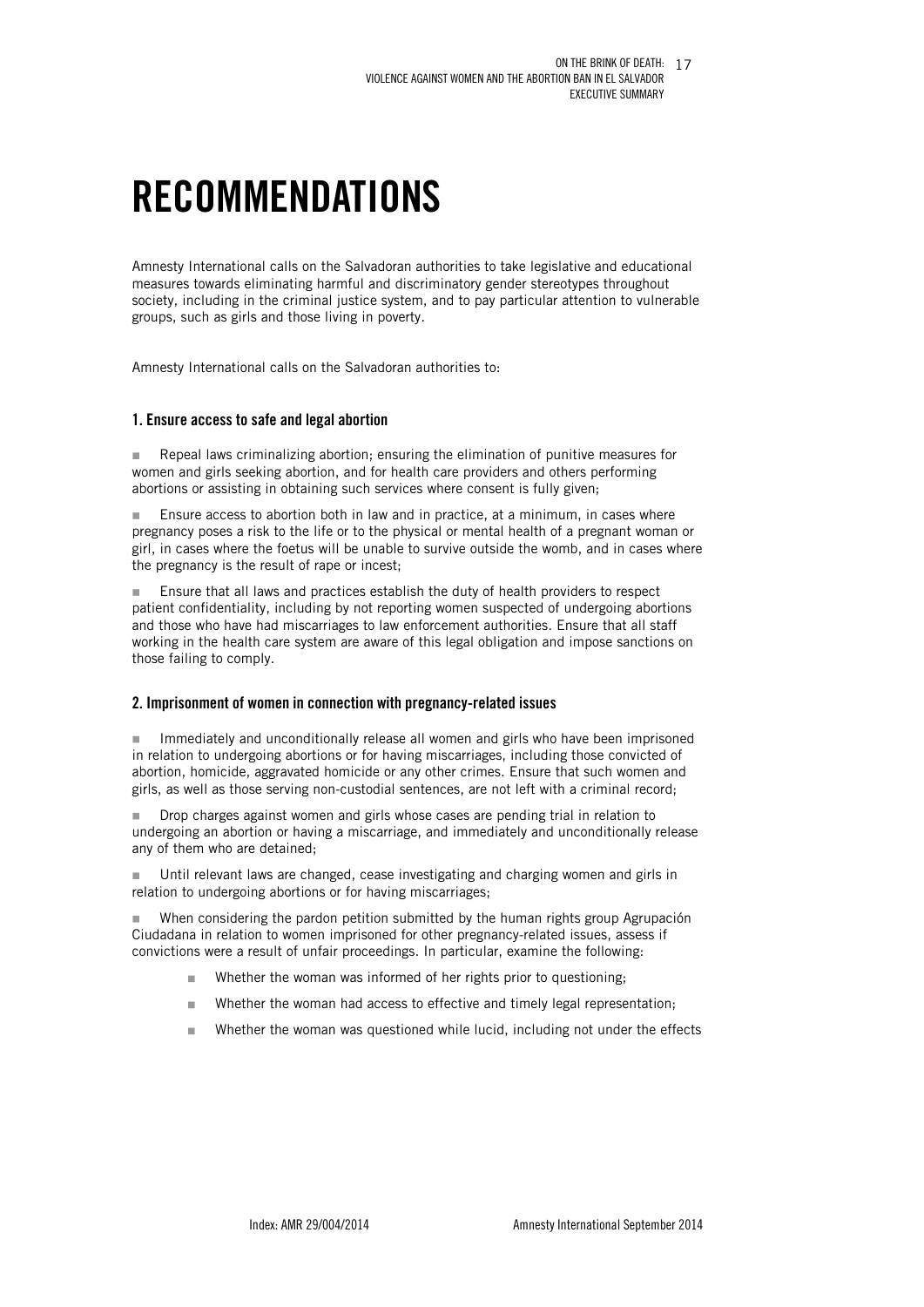of anaesthetic, severe blood loss or while in shock;

■ Whether forensic evidence met acceptable scientific standards, and whether forensic and other evidence against these women was incomplete, contradictory or inconclusive;

 Whether any of the women were suffering from a mental health disorder or condition at the time the events occurred;

 Whether the law enforcement and justice officials involved in the cases complied with their professional obligations to non-discrimination and ensuring equality before the law, including not relying on discriminatory gender stereotypes when fulfilling their job duties.

#### 3. Guarantee access to modern contraceptive information and services

**Ensure that all women, including young women can access contraceptive information** and services, including the full-range of quality modern methods of contraception, including emergency contraception;

 Ensure access to youth-friendly, confidential sexual and reproductive health information and services, including by repealing laws and stopping practices which mandate parental or guardian consent for accessing contraception;

 Provide comprehensive, accurate and non-discriminatory sexuality education both inside and outside the formal education system.

#### 4. Fully implement and resource the 2012 Special Integral Law for a Life Free from Violence for Women

 Ensure that all state bodies tasked with the implementation of the 2012 Special Integral Law and other related legislation designed to promote and protect women's rights have the necessary resources to carry out their roles and that they are trained in the application of the 2012 Special Integral Law and in gender sensitivity and non-discrimination;

 Ensure that a single coherent system of data collection is available and operational, in order to properly assess the scale and nature of violence against women and girls;

 Ensure that additional shelters are made available across the country for women and their children fleeing gender-based violence;

 Ensure that any official who allows, promotes or tolerates impunity for, or who blocks investigation of crimes of violence against women faces a sanction for doing so, as articulated in Article 4 of the 2012 Special Integral Law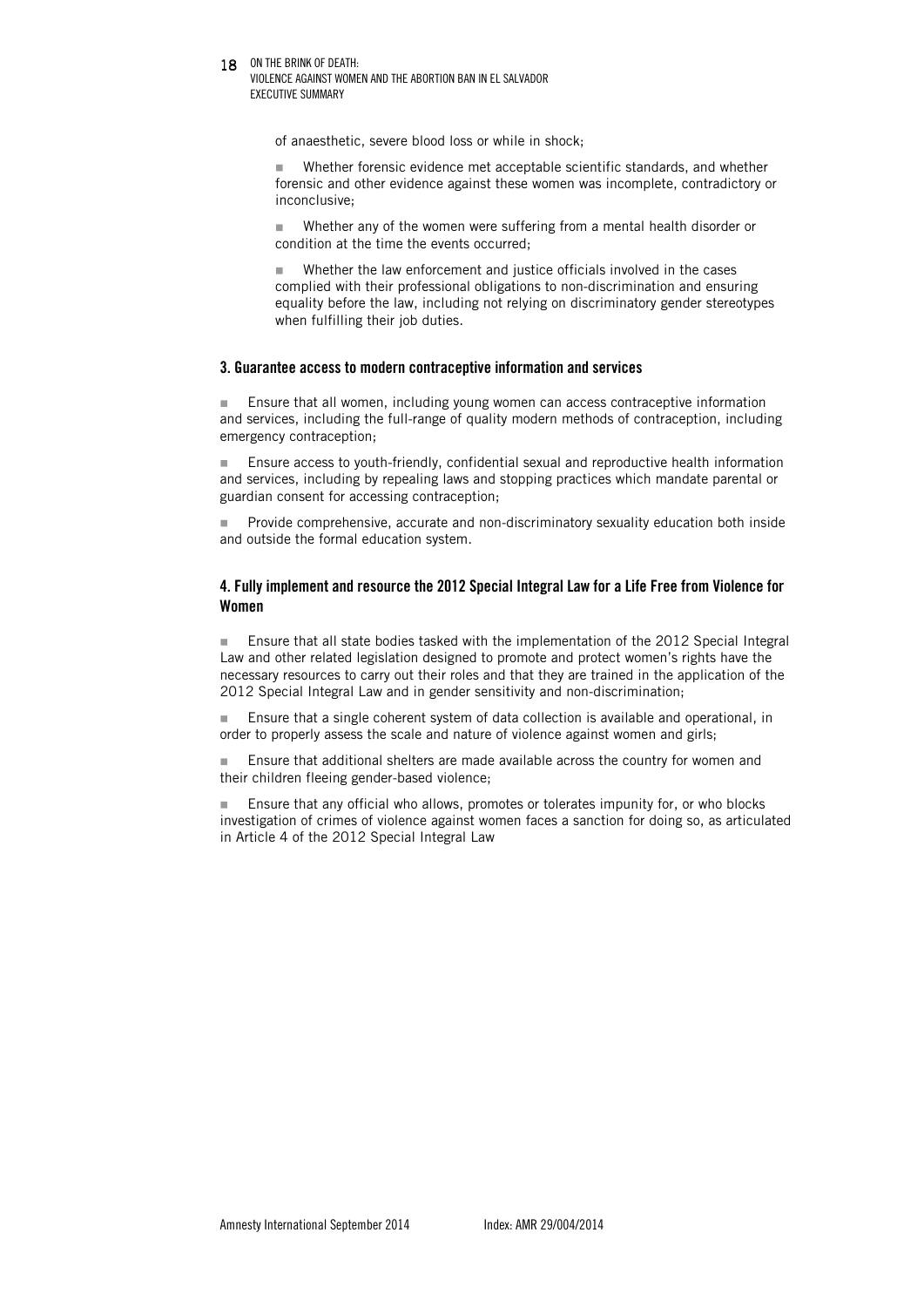WHETHER IN A HIGH-PROFILE CONFLICT OR A FORGOTTEN CORNER OF THE GLOBE, AMNESTY INTERNATIONAL CAMPAIGNS FOR JUSTICE, FREEDOM AND DIGNITY FOR ALL AND SEEKS TO GALVANIZE PUBLIC SUPPORT TO BUILD A BETTER WORLD

#### WHAT CAN YOU DO?

Activists around the world have shown that it is possible to resist the dangerous forces that are undermining human rights. Be part of this movement. Combat those who peddle fear and hate.

- Join Amnesty International and become part of a worldwide movement campaigning for an end to human rights violations. Help us make a difference.
- Make a donation to support Amnesty International's work.

#### Together we can make our voices heard.

 $\Box$  I am interested in receiving further information on becoming a member of Amnesty International

#### Name

| Address                                                                                                         |
|-----------------------------------------------------------------------------------------------------------------|
| Address                                                                                                         |
| Email                                                                                                           |
|                                                                                                                 |
| $\Box$ I wish to make a donation to Amnesty International (donations will be taken in UK£, US\$ or $\epsilon$ ) |
| Amount                                                                                                          |
| Please debit my<br>Mastercard<br>Visa                                                                           |
| Number                                                                                                          |
| Expiry date                                                                                                     |
| Signature                                                                                                       |

Please return this form to the Amnesty International office in your country.

For Amnesty International offices worldwide: www.amnesty.org/en/worldwide-sites If there is not an Amnesty International office in your country, please return this form to:

Amnesty International, International Secretariat, Peter Benenson House, 1 Easton Street, London WC1X 0DW, United Kingdom



# I WANT TO HELP